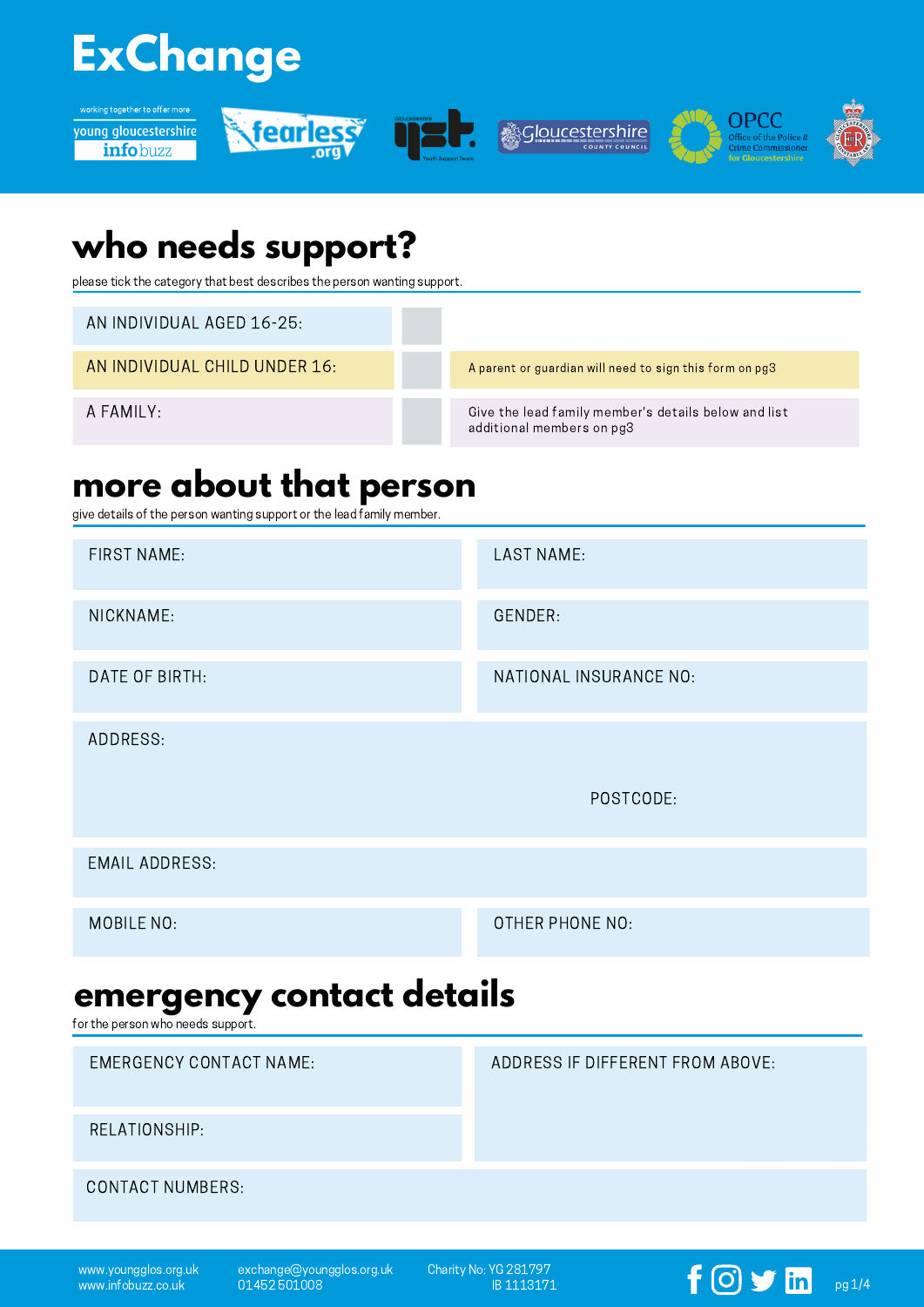





### **personal and medical information**

for the person who needs support.

| LIST ANY MEDICAL CONDITIONS:                                                                                                                 | LIST ANY DISABILITIES AND/OR LEARNING<br>NEEDS:                  |
|----------------------------------------------------------------------------------------------------------------------------------------------|------------------------------------------------------------------|
| ETHNICITY:                                                                                                                                   | ARE THEY IN, OR HAVE THEY LEFT CARE?                             |
| ARE THEY A YOUNG CARER?                                                                                                                      | WHAT IS THEIR HOUSING SITUATION?                                 |
| <b>GP NAME &amp; ADDRESS:</b>                                                                                                                | ARE THEY IN EDUCATION? IF YES, PLEASE<br><b>PROVIDE DETAILS:</b> |
| <b>EMPLOYED FULL TIME:</b><br><b>EMPLOYED PART TIME:</b><br>of at least 16 hrs per week<br>how long have you been unemployed?<br>UNEMPLOYED: | ARE THEY IN RECEIPT OF ANY BENEFITS?                             |
| DO THEY HAVE ANY CRIMINAL CONVICTIONS?                                                                                                       | WHICH OTHER AGENCIES ARE THEY RECEIVING<br><b>SUPPORT FROM?</b>  |

### **what are the areas of concern**

tick all that apply.

| EMPLOYABILITY             | CRIMINAL JUSTICE     |  |
|---------------------------|----------------------|--|
| RELATIONSHIPS/SOCIAL      | SUBSTANCE MISUSE     |  |
| SCHOOL/COLLEGE ATTENDANCE | <b>MENTAL HEALTH</b> |  |
| BEHAVIOURAL CONCERNS      |                      |  |
|                           |                      |  |

www.youngglos.org.uk www.infobuzz.co.uk

exchange@youngglos.org.uk 01452 501008

Charity No: YG 281797

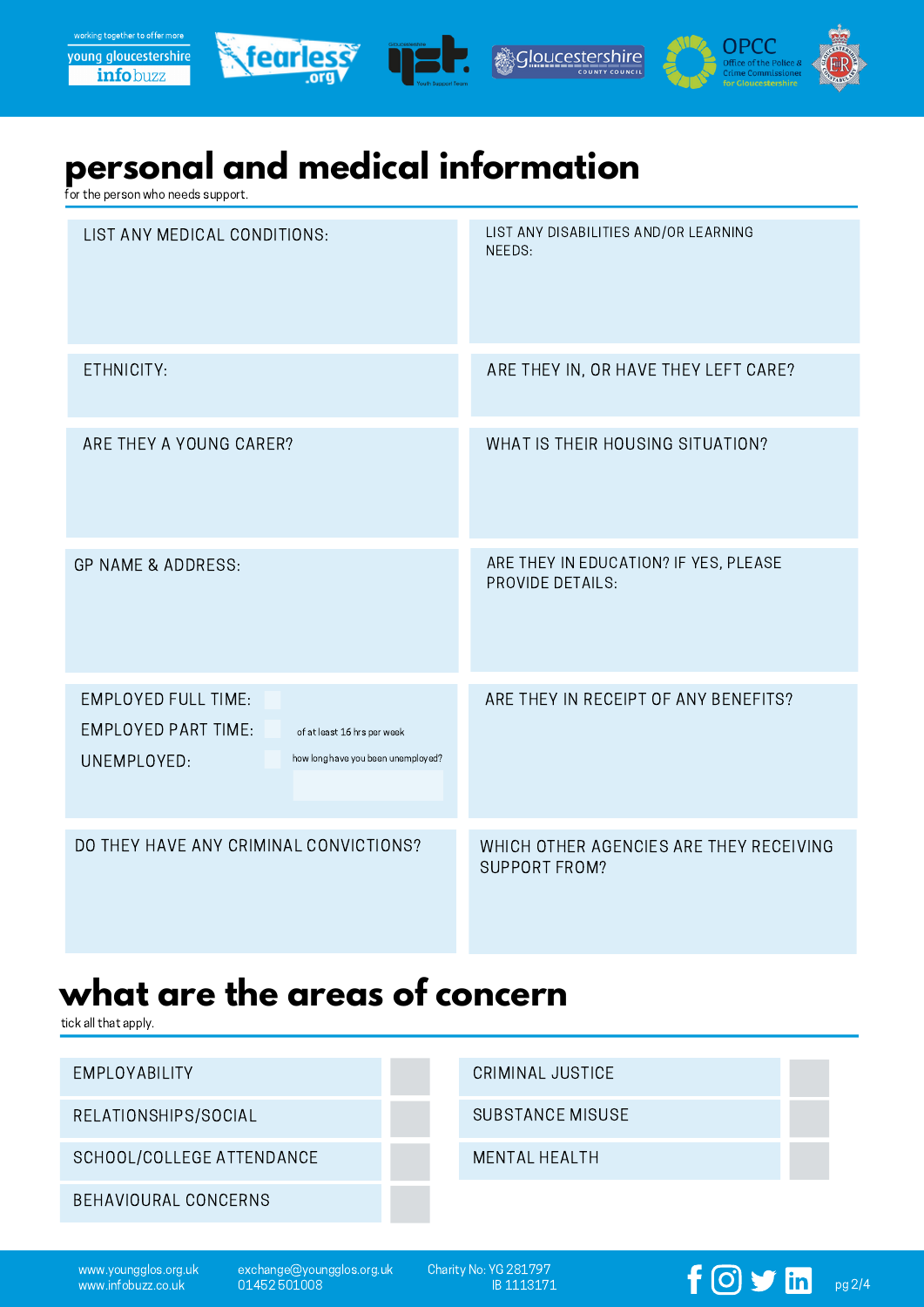







#### **reason for this referral** give as much detail as possible.

FOR EACH AREA OF CONCERN YOU HAVE TICKED PLEASE TELL US MORE ABOUT THE SITUATION; WHY HAS IT OCCURRED AND WHO IT IS HAVING AN AFFECT ON. IF NECESSARY USE AN ADDITIONAL SHEET.

# **parent or guardian details**

only complete if the referral is for an individual child under 16 years old.

| <b>CONTACT NAME:</b>        | ADDRESS IF DIFFERENT FROM ABOVE: |
|-----------------------------|----------------------------------|
| <b>RELATIONSHIP TO YOU:</b> |                                  |
| <b>CONTACT NUMBERS:</b>     |                                  |
| <b>EMAIL ADDRESS:</b>       |                                  |
| SIGNATURE:                  | DATE:                            |

# **additional family members**

only complete if requesting support for a family. List the additional family members who may require support .Please indicate any family members involved with the criminal justice system.

| <b>NAME</b> | RELATIONSHIP child/<br>father etc. | M/F | <b>DOB</b> | AGE | IN CRIMINAL<br>JUSTICE SYSTEM? |
|-------------|------------------------------------|-----|------------|-----|--------------------------------|
|             |                                    |     |            |     |                                |
|             |                                    |     |            |     |                                |
|             |                                    |     |            |     |                                |
|             |                                    |     |            |     |                                |

www.youngglos.org.uk www.infobuzz.co.uk

exchange@youngglos.org.uk 01452 501008

Charity No: YG 281797